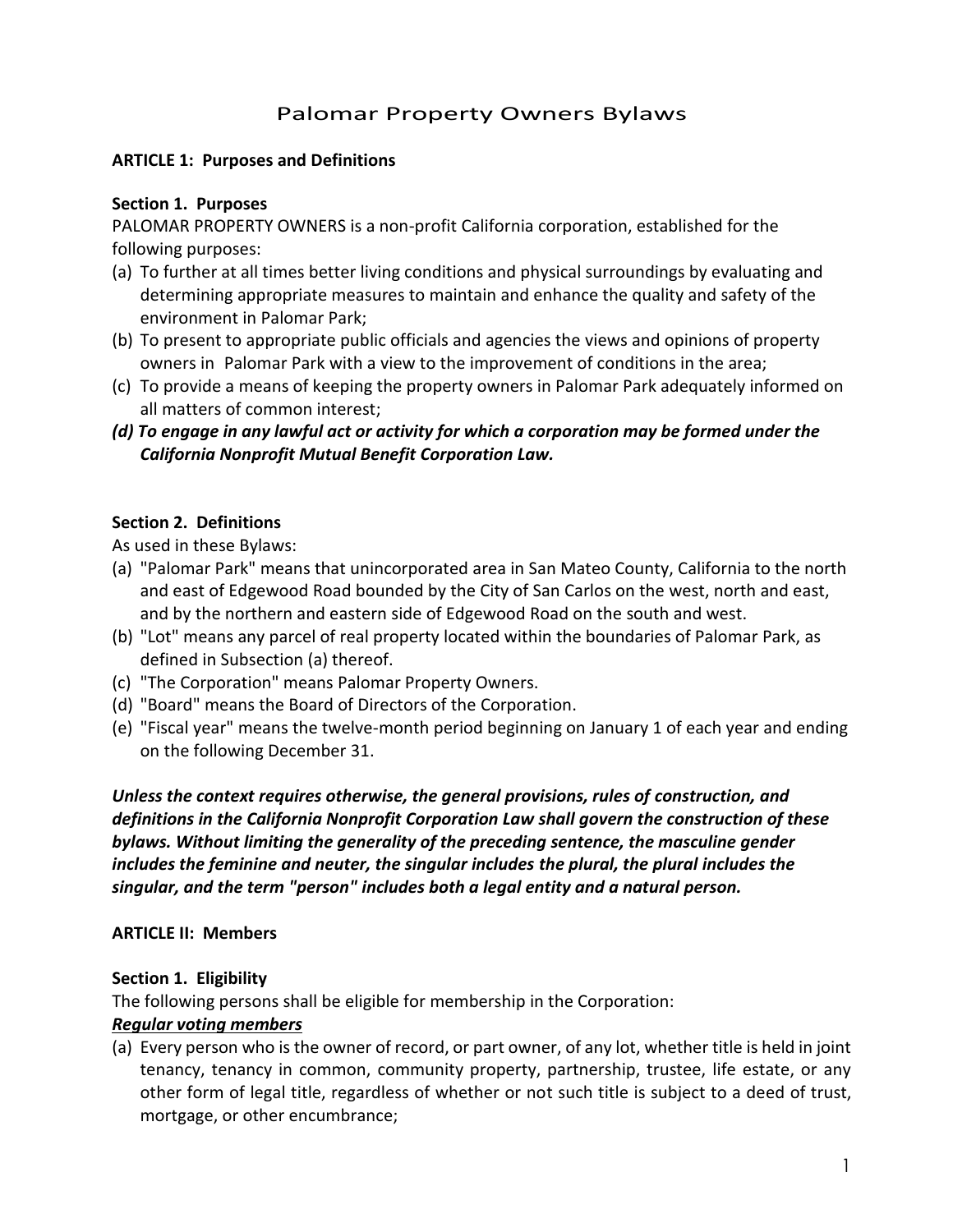(b) Every person who resides on a lot and who is purchasing it under a contract or agreement of purchase;

(c) The legal spouse of any person eligible for membership under Subsection (a) or (b) hereof. *Associate members*

*Any person who is an occupant of a residence in Palomar Park who neither owns a home or property, but is interested in supporting the Corporation, may become an Associate member. Associate members have no voting rights but may serve on committees.*

### **Section 2. Application for Membership**

Membership shall be acquired by any eligible person as defined in Section 1 hereof for the fiscal year upon making payment of the annual assessment for that year.

#### **Section 3. Meetings**

The semi-annual meetings of the members shall be held in April and October of each year.

#### **Section 4. Special Meetings**

Special meetings of the members may be called upon resolution of the Board; or upon the request of two or more Directors, or of not less than ten percent (10%) of the members of the Corporation.

#### **Section 5. Notices**

- (a) It shall be the obligation of each member to notify the Secretary of the address to which notices shall be sent; and the name and current address of each member shall be maintained *in a membership database*.
- (b) Notices of each regular and special meeting of the members of the Corporation shall be given in writing by the *Board, or its* Secretary, at least *ten (10)* days before the date set for the meeting, specifying the date, time, place and purpose of the meeting, and the general nature of the business to be transacted. Such notice may be given by personal delivery to the member, *by email to the member at the address recorded in the Corporation's membership database, or by* postage thereon fully prepaid, addressed to the member at the address recorded in the *Corporation's membership database*.

### **Section 6. Quorum**

Ten percent (10%) of the total number of all the *regular* members of the Corporation, present in person or represented by proxy, shall constitute a quorum for the transaction of any business at any meeting of the members. A majority of the members present and entitled to vote, or the vote of a majority of a quorum, shall be necessary for the adoption of any motion or resolution.

### **Section 7. Voting Rights of Members**

The voting rights of members of the Corporation at a legal meeting of the members shall be exercised as follows:

- (a) Except as otherwise provided in Subsection (b) hereof, each member shall be entitled to one vote.
- (b) Where two or more members shall have acquired collective membership through ownership of a lot under any form of title as defined in Article 1, Section 1(a) or 1(b) hereof, and/or as legal spouse or spouses of such member or members, then in each such instance such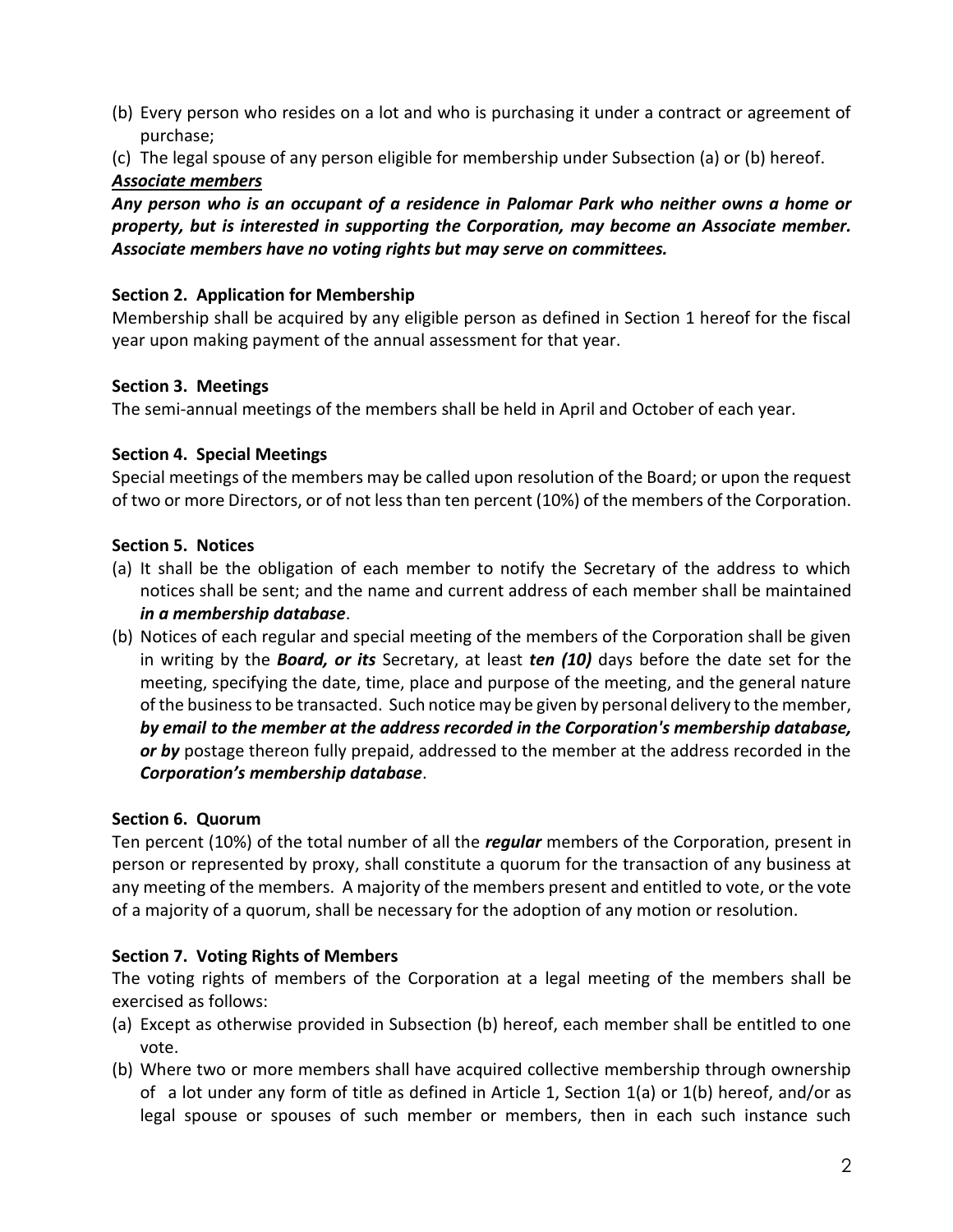members shall collectively be entitled to only one vote, which may be cast by any of them who shall first attempt to do so.

- (c) A member shall be entitled to vote either in person or by proxy at any meeting of members of the Corporation. *All proxies shall be in writing and filed with the Secretary. Every proxy shall be revocable. No proxy shall be valid after eleven (11) months from the date of execution.* However, no member shall be entitled to vote by proxy at any meeting unless said proxy is in writing, signed by said member and endorsed by the Secretary as having been filed with him or her at least forty-eight (48) hours prior to the time originally fixed for such meeting. No proxy shall be valid after one year from the date of filing thereof with the Secretary. In the absence of fraud, the date of such filing as endorsed on the proxy shall be conclusive.
- (d) Except as provided under Subsection (c) hereof and Article III Section 4, Subsection (f), no member may vote on any matter by mail, telephone, representative, or otherwise than in person.

## *Section 8. Action by Written Ballot.*

## *Any action which may be taken at a regular or special meeting of members may be taken without a meeting if a proper ballot is prepared containing all the legal requirements of Corporations Code §7513.*

### *Section 9.* **Property Rights of Members**

Subject to the provisions of Article VI hereof, the Corporation is the property of its members. Any and every right, title and interest of a member in and to the Corporation, its good will, contracts, assets, revenues or rights of every kind and nature shall cease upon the termination of his or her membership.

### *Section 10***. Termination of Membership**

Membership of a member shall terminate when:

- (a) His or her status with respect to a lot changes so that he or she is ineligible for membership;
- (b) He or she files with the Secretary his or her written resignation as a member. Such written resignation may specify the effective date of resignation, which shall not be prior to the date of filing thereof;
- (c) *Non-payment of annual membership fees*.

## *Section 11***. Reinstatement of Terminated Membership**

In order to be reinstated, a member whose membership has been terminated under Section *10* hereof, but who remains or has again become eligible, must submit his or her new payment under Section 2.

## **ARTICLE III: Directors**

### **Section 1. Composition and Terms**

The Board of Directors of the Corporation shall consist of nine (9) Directors, who shall be elected by the members for terms of three (3) years, in such manner that the terms of three (3) Directors shall expire in each year.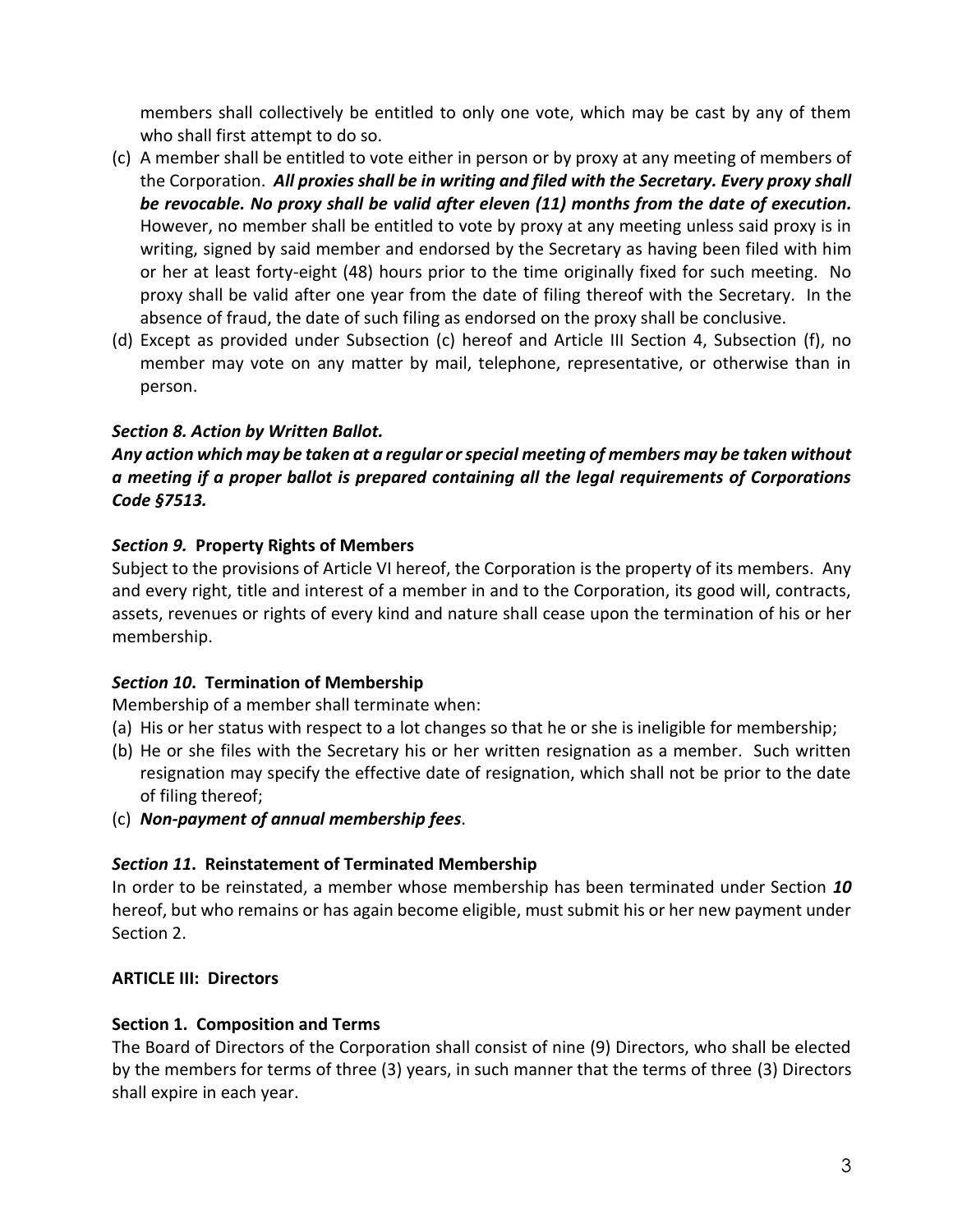### **Section 2. Powers of Directors**

The Board shall have and exercise for and on behalf of the Corporation all the powers, duties and authority conferred upon it by law. They shall manage, direct and control the affairs and business of the Corporation, and shall make such rules and regulations, in exercise of those powers, as are not inconsistent with these Bylaws, the Articles of Incorporation, or the laws of the State of California. In addition to their other rights, duties and powers, they shall have the specific power to:

- (a) Appoint and remove at their pleasure all Officers, agents and employees of the Corporation; prescribe their duties; fix their compensation, if any, subject to the provisions of Section 7 hereof, and require in their discretion a fidelity bond or bonds for the faithful performance of the responsibilities entrusted to them;
- (b) Establish and dissolve committees; appoint their members, who shall be members of the Corporation, but who need not be Directors, and prescribe their duties, as the Board shall see fit;
- (c) Determine the places where regular and special meetings of the members shall be held, under the provisions of Article II, Sections 3 and 4 hereof;
- (d) Establish, assess, and collect assessments upon members, in and for each fiscal year, at such rate as they shall from time to time determine; provided (1) that all members shall be assessed at the same annual rate, and no member shall for any reason be exempt there from and (2) that collective members, as defined in Article II. Section 7(b) hereof, shall be assessed as if they were single members;
- (e) Designate the bank or banks in which the funds of the Corporation shall be deposited; and determine from time to time the number and names of the Officers authorized to withdraw such funds.

### **Section 3. Qualifications of Directors**

- (a) Directors shall be members of the Corporation in good standing at the times of their nomination and election, and shall reside within the boundaries of the Palomar Property Owners as defined in *Article I*, Section 2, Subsection (a).
- (b) No Director shall be qualified to serve while another Director currently in office is a collective member with him or her as defined in Article II, Section 7(b) hereof.
- (c) A Director shall be eligible *for* nomination and election to any number of terms, either successively or otherwise, as long as he or she shall remain otherwise eligible.

#### **Section 4. Nomination and Election of Directors**

- (a) At the regular meeting of the Board in June of each year, the President shall appoint, with the consent of the Directors, a *Nomination and Election Committee*, consisting of not less than three and not more than five persons, who shall be members of the Corporation, but a majority of whom shall not be Directors.
- (b) The *Nomination and Election Committee* shall prepare, and submit to the Board at its regular meeting in September of each year, a list of candidates eligible for election as prescribed in Section 3 hereof, at least equal to the number of Directors to be elected at the October meeting, together with the written consent of each candidate, and the information regarding each as prescribed in Subsection (c) hereof.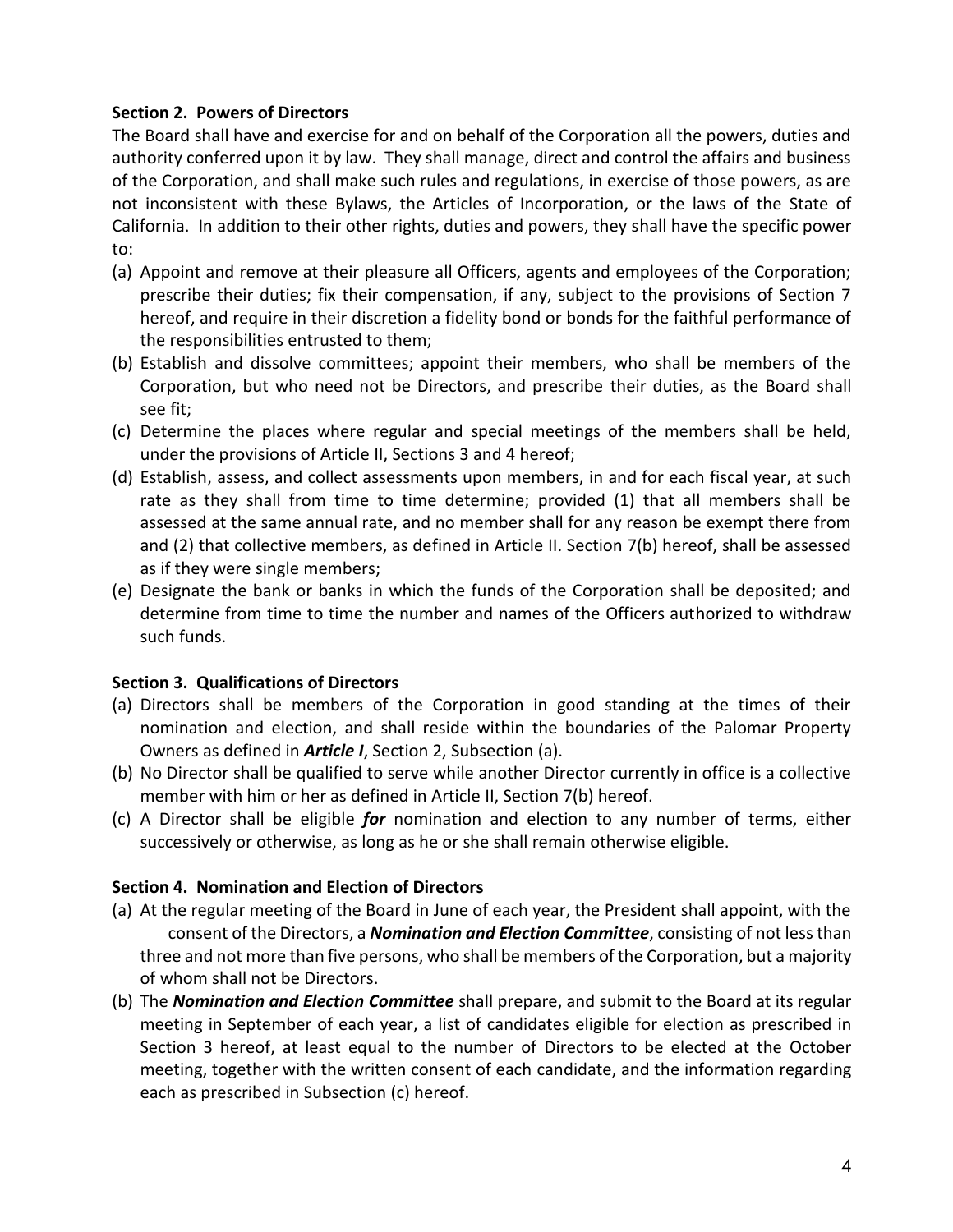- (c) Upon certification by the Secretary of the eligibility of the candidates presented by the *Nomination and Election Committee*, the Board shall cause to be prepared and printed, for use at the October meeting of the members, a sufficient number of ballots, on which shall be listed, in alphabetic order of their last names, the *nominee's full name, a 100 word or less statement by the nominee, at the nominee's option*, and providing, on the same ballot, a number of blank spaces, equal to the number of Directors to be elected, for the writing in of names of persons other than *those* nominated by said Committee.
- (d) The *notice* of the October Meeting required under the provisions of Article II, Section 5(b), shall include the ballot as described in Article III, Section 4, Subsection (c) and an unmarked envelope.
- (e) The Directors shall be elected at the October Meeting of members and shall serve for three fiscal years, or until their successors shall have been elected and qualified.
- (f) Voting for Directors shall be by one of the following methods:

1. Secret ballot conducted and supervised by the Secretary, with the assistance of the *Nomination and Election Committee*. The polling place shall be conspicuously indicated and shall be located within the general area where the October meeting is being conducted. The polls shall open at the time specified for the October Meeting and shall remain open for *one (1) hour*. The President or other presiding Officer shall announce at the beginning of the meeting the place and manner of voting for Directors. To be valid, a ballot must contain votes for at least one person, but for not more than the number of seats to be filled. The Secretary and the said Committee shall canvass the ballots, announce the results to the *members* assembled at the meeting, and record them in the records of the Corporation;

- (2) Mail: Completed ballot shall be placed in the unmarked envelope provided under Article III, Section 4, Subsection (d) and sealed. Sealed, unmarked envelope shall be placed in a second envelope that must bear return address of sender and shall be mailed or delivered to PPO, 419 Palomar Drive, Redwood City, CA *94062*. Mailed ballots must be received no later than 48 hours prior to the scheduled election.
- *(g) Vacancies on the Board shall be filled by appointment by the Board of Directors or added to the ballot for the next annual election of Directors.*
- (h) The persons receiving the highest numbers of votes on valid ballots cast shall be declared elected, provided, that the eligibility or otherwise of any write-in candidates shall be certified by the Secretary. If seats are to be filled for unexpired terms, those persons receiving the highest numbers of votes shall be declared elected to full three-year terms, and those with successively smaller totals, to the shorter terms. If there be a tie affecting the result, it shall be resolved by vote of the members present, choosing among those tied, which vote shall be conducted by secret ballot supervised and canvassed by the Secretary and the said Committee.

#### **Section 5. Meetings of the Board**

(a) Regular meetings of the Board shall be held *monthly or as needed*, at such dates, times and places as the Directors shall from time to time determine.

- (b) Special meetings of the Board shall be held when called by the President, Vice President, Secretary or Treasurer, or upon the request of any two Directors, delivered to the Secretary.
- (c) Notice of each regular and special meeting shall be delivered to each Director by the Secretary *or other Director via mail, personal distribution or email*, at least *two* days before the date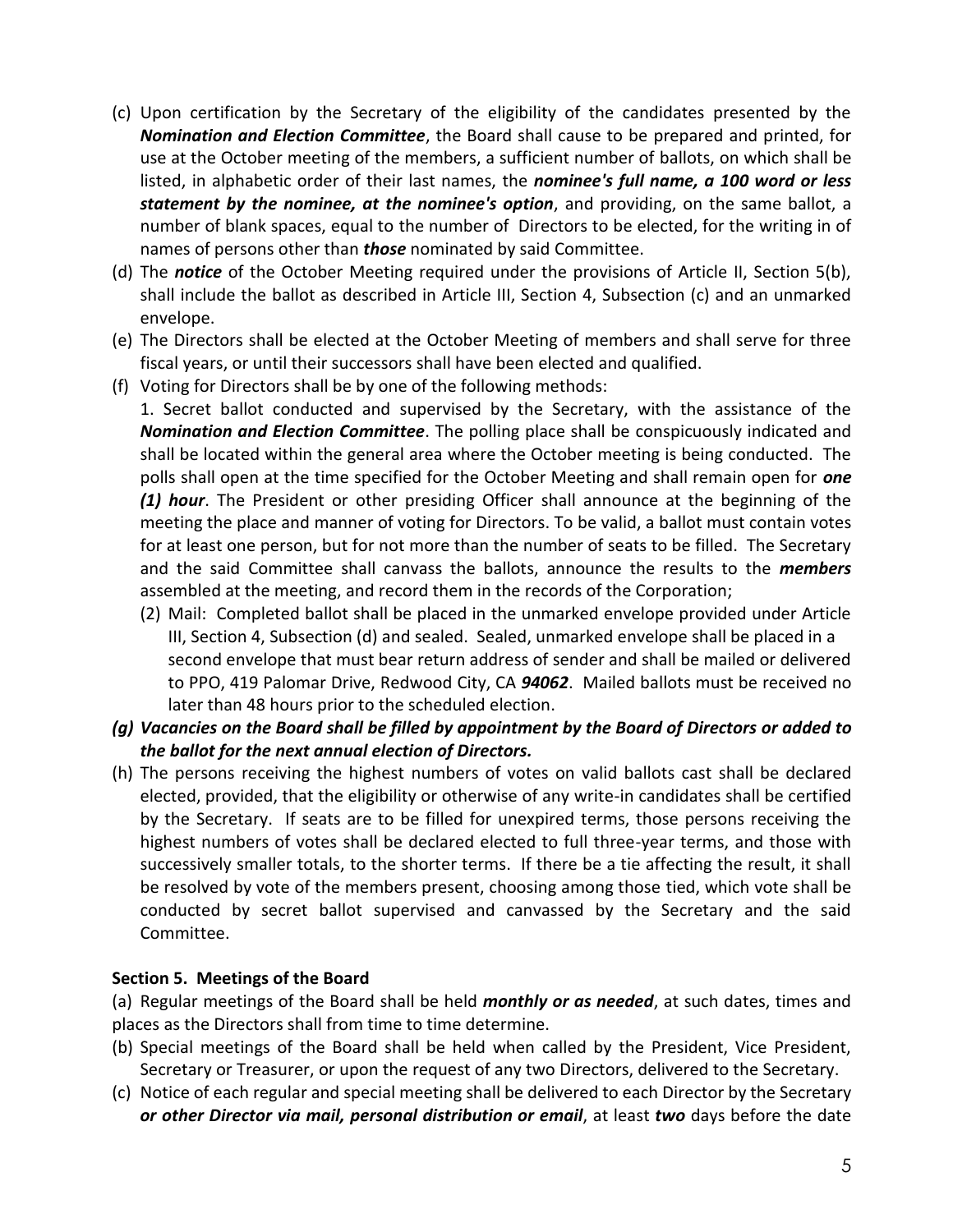established for such meeting, stating the date, time and place of the meeting, and, for a special meeting, the general nature of the business to be transacted.

- (d) A meeting of the Board may be held without notice as prescribed under Subsection (c) hereof, which, if a quorum be present, shall be as valid as if a proper notice had been delivered to each Director, provided, that, either before or after said meeting, each Director not present thereat shall sign a written waiver of notice, or consent to the holding of such meeting, or approval of the minutes thereof. All such waivers, consents and approvals shall be filed with the records of the Corporation and shall be made a part of the minutes of the said meeting.
- (e) Five (5) Directors shall constitute a quorum for transacting business at any meeting of the Board, and the votes of at least five (5) Directors shall be necessary to adopt any motion or resolution, provided, that a lesser number may adopt a motion or resolution for: *(i)* recessing, adjournment from time to time or place, of for final adjournment *or (ii) appointing new members to the Board to achieve a number of members sufficient to constitute a quorum.*
- (f) Regular Board meetings will be open to members. Special Board meetings will be open to members only at the invitation of the President. Non-members may attend meetings at the invitation of the President.
- *(g) Action Without Meeting: The Directors shall have the right to take any action in the absence of a meeting which they could take at a meeting by obtaining the written unanimous approval of all of the Directors. Any action so approved shall have the same effect as though taken at a meeting of the Directors and shall be recorded in the minutes by the Secretary*

## **Section 6. Vacancies**

(a) A vacancy shall occur whenever a Director shall die or resign, or when his or her membership in the Corporation shall terminate, or, at the discretion of the Board, when he or she shall have failed to attend three consecutive meetings of the Board.

(b) Whenever a vacancy occurs, the Board shall *attempt to* within ninety (90) days thereafter *appoint* another member to fill the vacant seat, to serve until the next annual election of Directors or until his or her successor shall have qualified.

*c) In such cases that there are no interested or available candidate members who would agree to be appointed to any vacant Director position(s), the vacant seat may be left unappointed until the next annual election or an appropriate candidate is identified.*

## **Section 7. Compensation of Directors**

No Director shall receive any compensation for his or her services on the Board or as an Officer, either in cash, property, or otherwise. Directors may, however, be reimbursed for the amount of any actual expenditures legitimately made or incurred by them on behalf of the Corporation, with the approval of the Board, and upon submission of invoices, vouchers, receipts and/or other documents evidencing, to the satisfaction of the Treasurer, that the services or goods purchased have been received and payment in full made there for.

### **ARTICLE IV: Officers**

### **Section 1. Designation of Officers**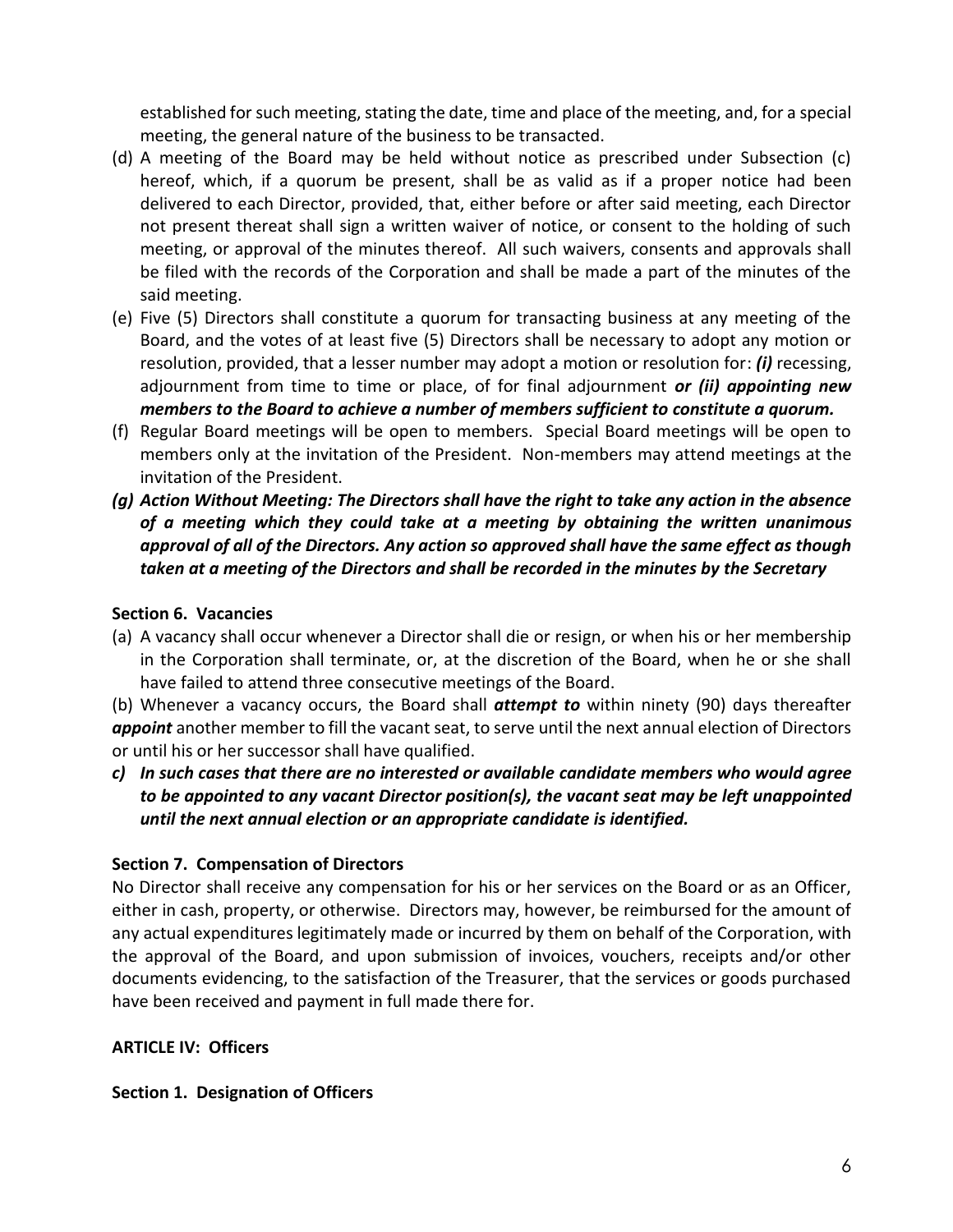The Officers of the Corporation shall be chosen by the Board and shall include a President, a Vice President, a Secretary, and a Treasurer. The offices of Secretary and Treasurer may, at the discretion of the Board, be held by the same person. The Board may, in its discretion, appoint other Officers, as the business of the Corporation may require, including an assistant Secretary and/or an assistant Treasurer; and it may, in its discretion, abolish any of these offices.

### **Section 2. Qualifications of Officers**

All Officers of the Corporation shall be members of the Corporation in good standing. The president, the Vice President, the Secretary and the Treasurer shall be members of the Board.

### **Section 3. Election of Officers**

At its regular meeting in January of each year the Board shall elect Officers, who shall continue in office, subject to the provisions of Sections 4 and 5 hereof, for terms of one year, or until their successors have been elected and qualified. Any Officer may be re-elected to any number of successive terms, as long as he or she shall remain qualified.

### **Section 4. Removal of Officers**

The Board in its absolute discretion may remove any Officer from office at any time, by adoption of an appropriate resolution.

### **Section 5. Vacancies**

A vacancy in any office resulting from death, resignation, removal, disqualification, or other cause shall be filled by the Board at its regular meeting coinciding with or next following the occurrence of the vacancy.

### **Section 6. Duties and Powers of Officers**

The various Officers shall have and exercise the duties and powers required by law or by these Bylaws, and any other duties which the Board may from time to time prescribe.

### **Section 7. Duties and Powers of the President**

The President shall:

- (a) Preside over all meetings of the members of the Corporation and all meetings of the Board, when present and able to do so;
- (b) Execute, in the name and on behalf of the Corporation, all deeds, contracts and other written instruments, upon approval thereof by the Board, unless such authority in any specific instance is otherwise conferred by the Board;
- (b) Execute, in the name and on behalf of the Corporation, all deeds, contracts and other written instruments, upon approval thereof by the Board, unless such authority in any specific instance is otherwise conferred by the Board;
- (c) Under the direction and control of the Board, supervise, manage and control the business affairs of the Corporation;
- (d) Make an annual report to the members of the Corporation of its activities during the year and of the general state of its affairs.

#### **Section 8. Duties and Powers of the Vice President**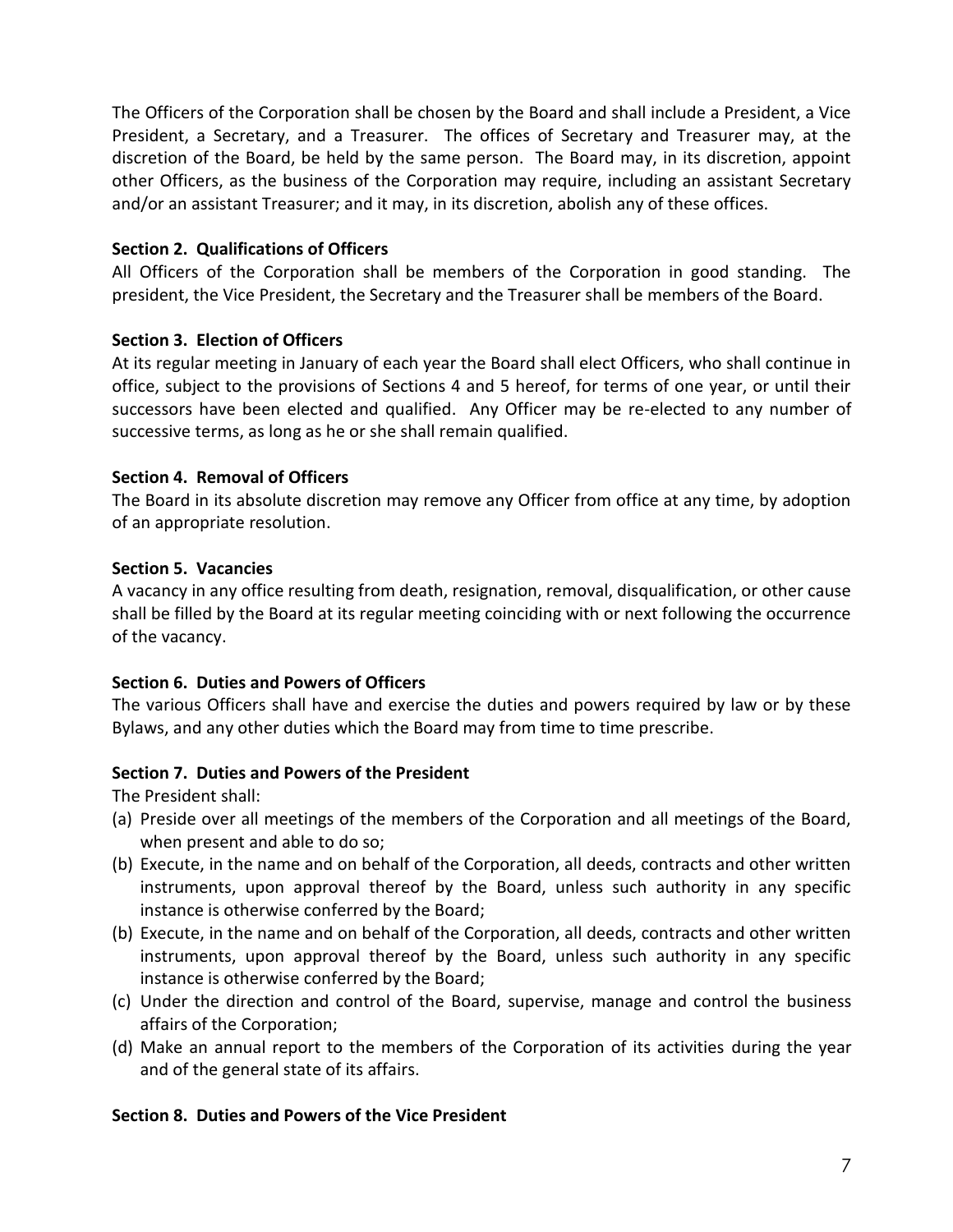The Vice President shall have and exercise all the powers and duties of the President, in the event of the President's absence, inability or refusal to act.

### **Section 9. Duties and Powers of the Secretary**

The Secretary shall:

- (a) Prepare and *coordinate delivery of* notices of all meetings of the members of the Corporation, and of the Board;
- (b) Prepare *and maintain minutes* of all meetings and proceedings of the members of the Corporation, and of the Board;
- (c) Supervise, with the assistance of the *Nomination and Election Committee*, the election of Directors;
- (d) Maintain, *and coordinate maintenance with the Treasurer*, current records of the names and addresses of all members of the Corporation, including the dates of their admission to, and of the termination of, membership.
- (e) *Upon request mail or deliver or email* to each new member of the Corporation a conformed copy of these Bylaws, and, upon their amendment, a copy thereof to every member of the Corporation *shall be available upon request*;
- (f) Certify as to the eligibility of members to vote at meetings of the members; to be candidates for election as Directors; to serve as Directors if elected, and to be elected to the various offices designated herein;
- (g) Have custody of the corporate Seal, and affix it to any documents requiring the same.

### **Section 10. Duties and Powers of the Treasurer**

The Treasurer shall:

- (a) Collect, receive and deposit, in the bank account or accounts of the Corporation, all funds which may come into its possession, or to which it may legally be entitled, properly endorsing restrictively for such deposit all checks or other negotiable instruments;
- (b) Have custody of all *bank records*, notes, securities, deeds, and instruments evidencing title of the Corporation in and to any property, whether tangible or intangible;
- (c) *Prepare* and mail or *coordinate delivery of* notices of annual assessments at such rate as the Board may determine, subject to the provisions of Article III, Section 2(d) hereof;
- (d) Examine *and* approve for payment, upon submission of appropriate vouchers, invoices, receipts, and/or other supporting documents, such expenditures as shall have been authorized by the Board; and prepare and cause to be executed and mailed or delivered, proper checks in payment thereof;
- (e) Maintain current and accurate books of account reflecting the assets, liabilities, revenues and expenditures of the Corporation;
- (f) Maintain *and coordinate maintenance with the Secretary of member records, in a database or by other reasonable means*, of the Corporation, reflecting the dates and amounts of payments of annual membership fees, contributions, and other payments by such member to the Corporation.
- (g) Prepare and file in a timely manner any financial reports or tax returns required by federal, state or county law or regulation;
- (h) Render an annual report to the members of the Corporation of its financial condition and the results of its financial operations for the year then ended;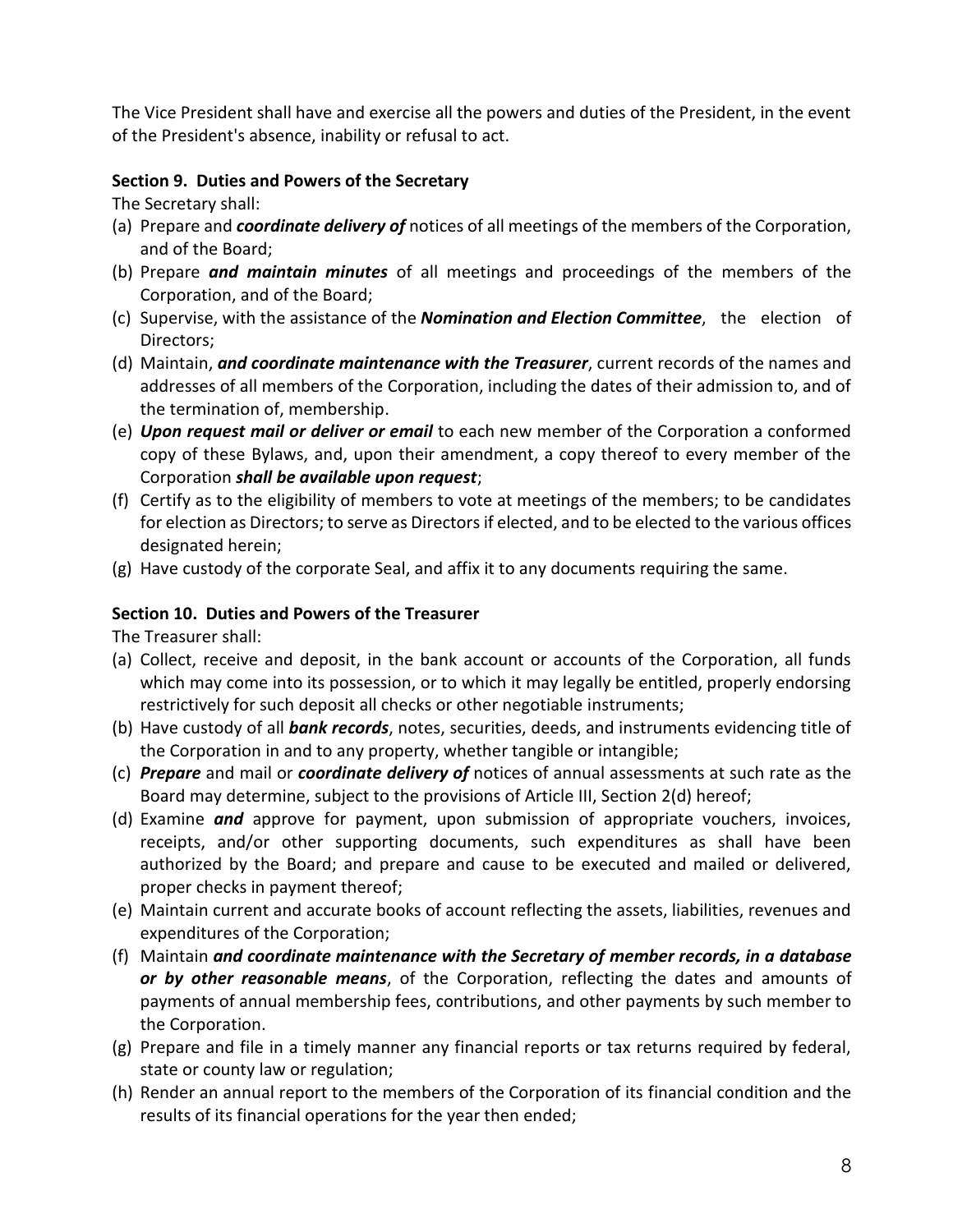- (i) Render a financial report at each regular meeting of the Board in such form as it shall require;
- (j) Make available for examination and audit all the books, records, bankbooks, securities, documents, statements and accounts of the Corporation in his or her custody; and surrender the same promptly to his or her successor in office

### **ARTICLE V. Corporate Seal**

The Corporation shall have a seal in circular form, upon the circumference of which shall appear the words, "Palomar Property Owners, a California Corporation", and in the center of which shall appear the words, "Incorporated July 13, 1956".

### **ARTICLE VI. Dissolution**

### **Section 1. Manner of Dissolution**

The Corporation may be dissolved, or merged or consolidated with another corporation having similar purposes, in accordance with the provisions of any applicable state or federal statutes, upon the vote or written assent of a majority of all the members of the Corporation entitled to vote, at a special meeting of the members of the Corporation called for such purpose; provided, that in determining the total number of members and the total number of votes, members collectively entitled to one vote, as defined in Article II, Section 7(b) hereof, shall be counted as only one member.

#### **Section 2. Directors and Members not to Benefit**

In the event of dissolution, merger or consolidation of the Corporation, no assets, revenues, payment, or anything of value, tangible or intangible, shall inure to the benefit of any Officer, Director, or member of the Corporation, notwithstanding the provisions of Article II, Section 8.

#### **Section 3. Disposition of Assets**

In the event of dissolution of the Corporation, its assets shall be donated or contributed to such public agency or agencies, or to such non-profit corporation or corporations, as the members of the Corporation shall determine, such disposition to be specified in the Resolution of Dissolution; and the Officers, or such of them as may be required, shall execute such documents and take such other actions as the receiving agency or corporation may require.

#### **Section 4. Notice of Special Meeting**

No Resolution of Dissolution, merger or consolidation of the Corporation shall be valid unless a copy thereof shall be included in the notice of the meeting called for that purpose.

#### **ARTICLE VII:** *Insurance*

*Section 1. This Corporation shall have the right, and shall use its best efforts, to purchase and maintain insurance to the full extent permitted by law on behalf of its officers, directors, employees, and other agents, to cover any liability asserted against or incurred by any officer, director, employee, or agent in such capacity or arising from the officer's, director's, employee's, or agent's status as such.*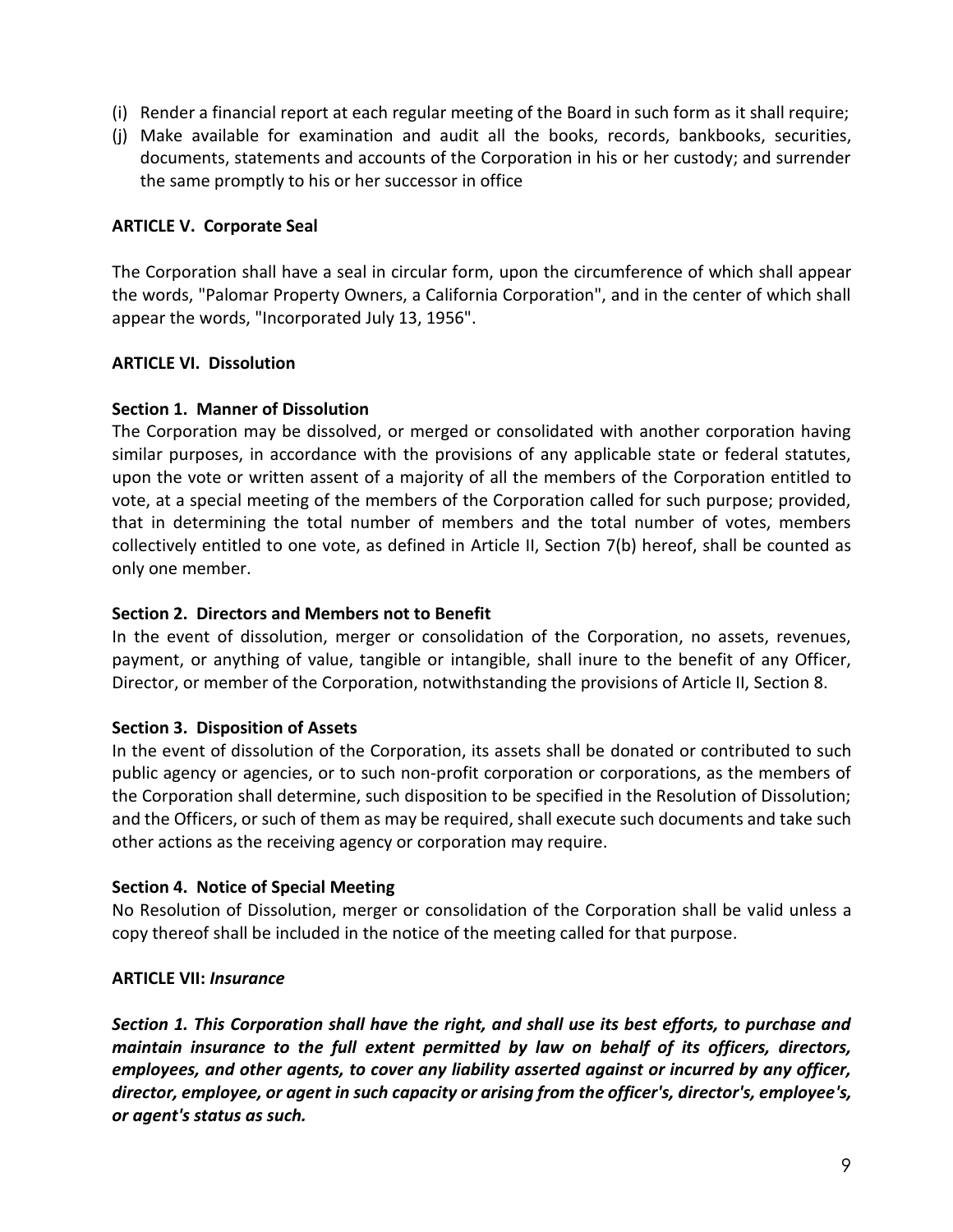#### *ARTICLE VIII: Indemnification*

*Section 1. To the fullest extent permitted by law, this corporation shall indemnify its directors, officers, employees, and other persons described in Corporations Code section 7237(a), including persons formerly occupying any such positions, against all expenses, judgments, fines, settlements, and other amounts actually and reasonably incurred by them in connection with any "proceeding," as that term is used in that section, and including an action by or in the right of the corporation, by reason of the fact that the person is or was a person described in that section. "Expenses," as used in this bylaw, shall have the same meaning as in that section of the Corporations Code.*

*Section 2. On written request to the Board by any person seeking indemnification under Corporations Code section 7237(b) or section 7237(c), the Board shall promptly decide under Corporations Code section 7237(e) whether the applicable standard of conduct set forth in Corporations Code section 7237(b) or section 7237(c) has been met and, if so, the Board shall authorize indemnification. If the Board cannot authorize indemnification, because the number of directors who are parties to the proceeding with respect to which indemnification is sought prevents the formation of a quorum of directors who are not parties to that proceeding, the Board shall promptly call a meeting of members. At that meeting, the members shall determine under Corporations Code section 7237(e) whether the applicable standard of conduct has been met and, if so, the members present at the meeting in person or by proxy shall authorize indemnification.*

*Section 3. To the fullest extent permitted by law and except as otherwise determined by the Board in a specific instance, expenses incurred by a person seeking indemnification under these Bylaws in defending any proceeding covered by the sections above shall be advanced by the corporation before final disposition of the proceeding, on receipt by the corporation of an undertaking by or on behalf of that person that the advance will be repaid unless it is ultimately found that the person is entitled to be indemnified by the corporation for those expenses.*

#### *ARTICLE IX***: Amendments**

#### **Section 1. Manner of Amendment**

Subject to the provisions of Section 2 and 3 hereof, these Bylaws may be amended, by addition, alternation and/or repeal, at any regular meeting of members of the Corporation, or at a special meeting of the members of the Corporation called for that purpose.

#### **Section 2. Change in Number of Term of Directors**

No amendment of these Bylaws the effect, or one of the effects, of which would be to change the number of Directors and/or the length of their terms of office, shall be adopted without the vote or written assent of a majority of all the members of the Corporation entitled to vote; provided, that in determining the total number of members and the total number of votes, members